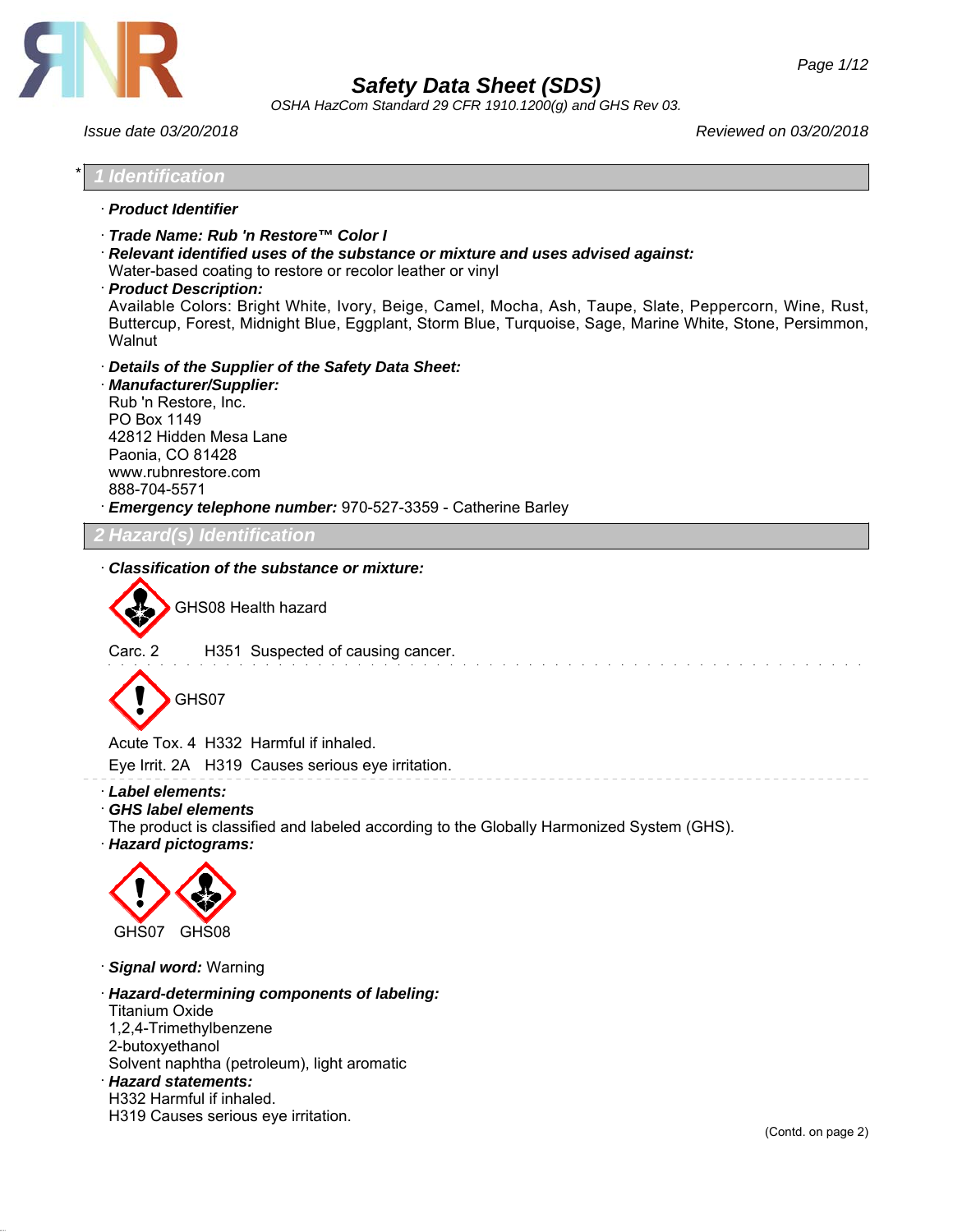

*OSHA HazCom Standard 29 CFR 1910.1200(g) and GHS Rev 03.*

*Trade Name: Rub 'n Restore™ Color I*

H351 Suspected of causing cancer.

· *Precautionary statements:* P201 Obtain special instructions before use. P202 Do not handle until all safety precautions have been read and understood. P261 Avoid breathing dust/fume/gas/mist/vapors/spray. P264 Wash thoroughly after handling. P271 Use only outdoors or in a well-ventilated area. P280 Wear protective gloves/protective clothing/eye protection/face protection. P304+P340 IF INHALED: Remove person to fresh air and keep comfortable for breathing. P305+P351+P338 If in eyes: Rinse cautiously with water for several minutes. Remove contact lenses, if present and easy to do. Continue rinsing. P308+P313 IF exposed or concerned: Get medical advice/attention. P312 Call a poison center/doctor if you feel unwell. P337+P313 If eye irritation persists: Get medical advice/attention. P405 Store locked up.<br>
P501 Dispose of cont Dispose of contents/container in accordance with local/regional/national/international regulations.

#### · *Unknown acute toxicity:*

6 % of the mixture consists of component(s) of unknown toxicity.

· *Classification system:*

· *NFPA ratings (scale 0 - 4)*



· *HMIS-ratings (scale 0 - 4)*

|             | $H\left[\frac{HEALTH}{2}\right]$ Health = 2     |
|-------------|-------------------------------------------------|
| <b>FIRE</b> | $\begin{bmatrix} 0 \\ 1 \end{bmatrix}$ Fire = 0 |
|             | REACTIVITY 0 Physical Hazard = 0                |

· *Hazard(s) not otherwise classified (HNOC):* None known

| 3 Composition/Information on Ingredients                                                                                           |                                                   |           |
|------------------------------------------------------------------------------------------------------------------------------------|---------------------------------------------------|-----------|
| · Non-hazardous components:                                                                                                        |                                                   |           |
|                                                                                                                                    | 7732-18-5 Water, distilled water, deionized water | 25-50%    |
| <b>Chemical characterization: Mixtures</b><br><b>Description:</b> Mixture of substances listed below with non-hazardous additions. |                                                   |           |
| <b>Dangerous Components:</b>                                                                                                       |                                                   |           |
| CAS: 13463-97-7                                                                                                                    | <b>Titanium Oxide</b>                             | 25-50%    |
|                                                                                                                                    | Carc. 2, H351                                     |           |
| CAS: 7727-43-7                                                                                                                     | barium sulphate, natural                          | $5 - 10%$ |

| RTECS: CR 0600000                  |                                                                                                                                                          |           |
|------------------------------------|----------------------------------------------------------------------------------------------------------------------------------------------------------|-----------|
| CAS: 25322-68-3                    | Polyethylene Glycol                                                                                                                                      | $< 2.5\%$ |
| $CAS: 95-63-6$<br>RTECS: DC3325000 | 1,2,4-Trimethylbenzene<br>Elam. Liq. 3, H226; → Aquatic Chronic 2, H411; → Acute Tox. 4, H332; Skin Irrit. 2, H315; Eye Irrit. 2A, H319; STOT SE 3, H335 | $< 2.5\%$ |
| CAS: 107-98-2                      | 1-methoxy-2-propanol<br>RTECS: UB 7700000 & Flam. Liq. 3, H226; 3 STOT SE 3, H336                                                                        | $< 2.5\%$ |

(Contd. on page 3)

*Issue date 03/20/2018 Reviewed on 03/20/2018*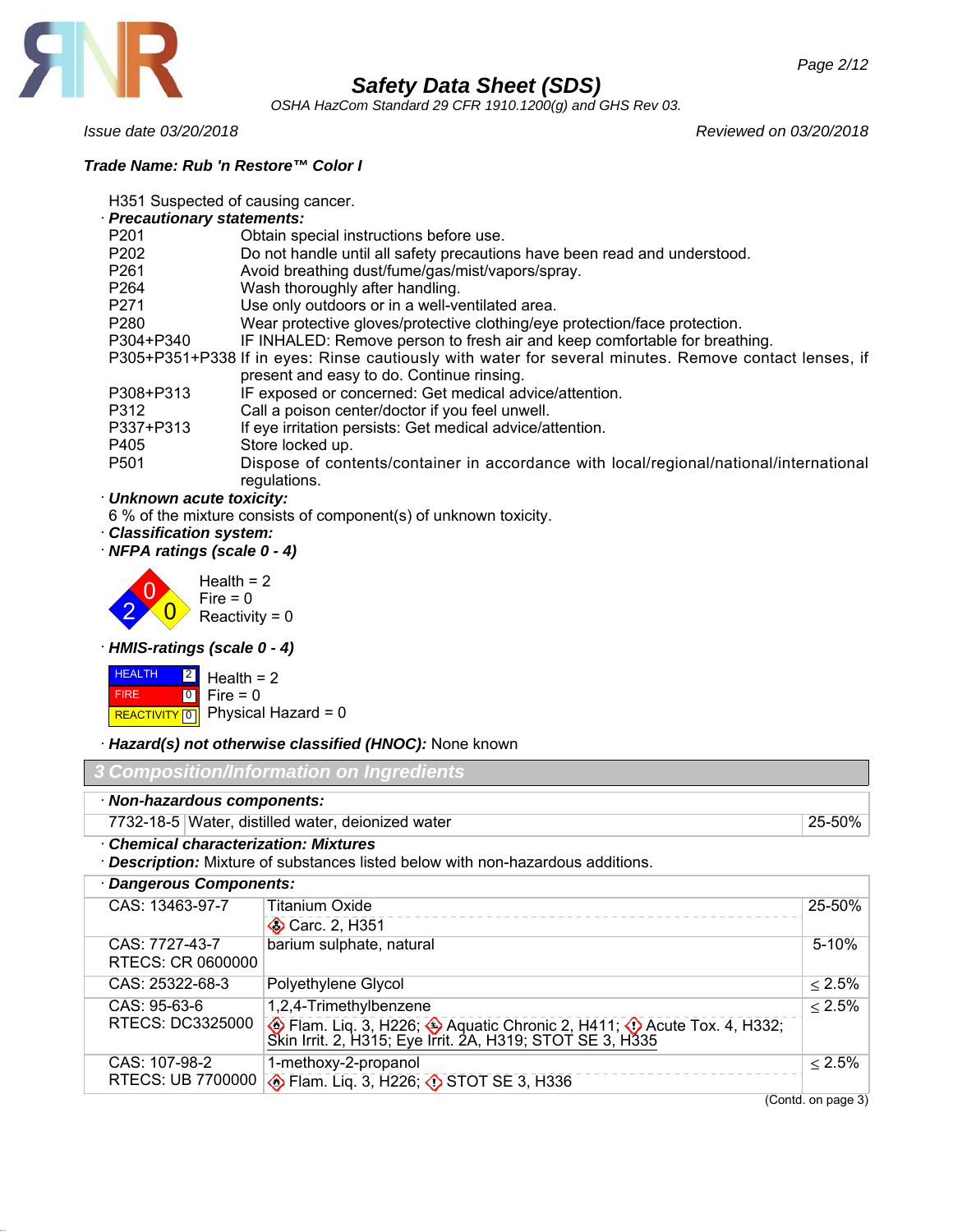

*OSHA HazCom Standard 29 CFR 1910.1200(g) and GHS Rev 03.*

*Issue date 03/20/2018 Reviewed on 03/20/2018*

| CAS: 111-90-0     | Carbitol                                                                                                                   | $\leq 2.5\%$ |
|-------------------|----------------------------------------------------------------------------------------------------------------------------|--------------|
| RTECS: KK 8750000 | Skin Irrit. 2, H315; Flam. Liq. 4, H227; Eye Irrit. 2B, H320                                                               |              |
| CAS: 64742-95-6   | Solvent naphtha (petroleum), light aromatic                                                                                | $\leq 2.5\%$ |
|                   | <b>O</b> Flam. Liq. 3, H226; <b>O</b> Asp. Tox. 1, H304; <b>O</b> Acute Tox. 4, H332                                       |              |
| CAS: 111-76-2     | 2-butoxyethanol                                                                                                            | $< 2.5\%$    |
| RTECS: KJ 8575000 | C Acute Tox. 4, H302; Acute Tox. 4, H312; Acute Tox. 4, H332; Skin Irrit. 2, H315; Eye Irrit. 2A, H319; Flam. Liq. 4, H227 |              |
| CAS: 98-82-8      | Cumene                                                                                                                     | $< 2.5\%$    |
|                   | RTECS: GR 8575000 C Flam. Liq. 3, H226; Carc. 2, H351; Asp. Tox. 1, H304; O Aquatic Chronic 2, H411; ( STOT SE 3, H335     |              |

#### · *Additional information:*

The exact percentages of the ingredients of this mixture are considered to be proprietary and are withheld in accordance with the provisions of paragraph (i) of §1910.1200 of 29 CFR 1910.1200 Trade Secrets.

### *4 First-Aid Measures*

### · *Description of first aid measures:*

· *General information:*

Symptoms of poisoning may occur after exposure to dust, fumes or particulates; seek medical attention if feeling unwell.

· *After inhalation:*

Supply fresh air. If required, provide artificial respiration. Consult doctor if symptoms persist.

In case of unconsciousness place patient stably in side position for transportation.

- · *After skin contact:* Generally the product does not irritate the skin.
- · *After eye contact:*

Rinse opened eye for at least 15 minutes under running water. If symptoms persist, consult a doctor.

- · *After swallowing:* If swallowed and symptoms occur, consult a doctor.
- · *Information for doctor:*
- · *Most important symptoms and effects, both acute and delayed:* No further relevant information available.
- · *Indication of any immediate medical attention and special treatment needed:*

No further relevant information available.

\* *5 Fire-Fighting Measures*

- · *Extinguishing media:*
- · *Suitable extinguishing agents:*

CO<sub>2</sub>, extinguishing powder or water spray. Fight larger fires with water spray or alcohol resistant foam.

- · *For safety reasons unsuitable extinguishing agents:* No further relevant information.
- · *Special hazards arising from the substance or mixture:* No further relevant information available.
- · *Advice for firefighters:*
- · *Protective equipment:*

As in any fire, wear self-contained breathing apparatus pressure-demand (NIOSH approved or equivalent) and full protective gear to prevent contact with skin and eyes.

### *6 Accidental Release Measures*

- · *Personal precautions, protective equipment and emergency procedures:* Not required.
- · *Environmental precautions:* Do not allow to enter sewers/surface or ground water.
- · *Methods and material for containment and cleaning up:*
- Ensure adequate ventilation.

Absorb with liquid-binding material (i.e. sand, diatomite, acid binders, universal binders, sawdust). Dispose contaminated material as waste according to section 13.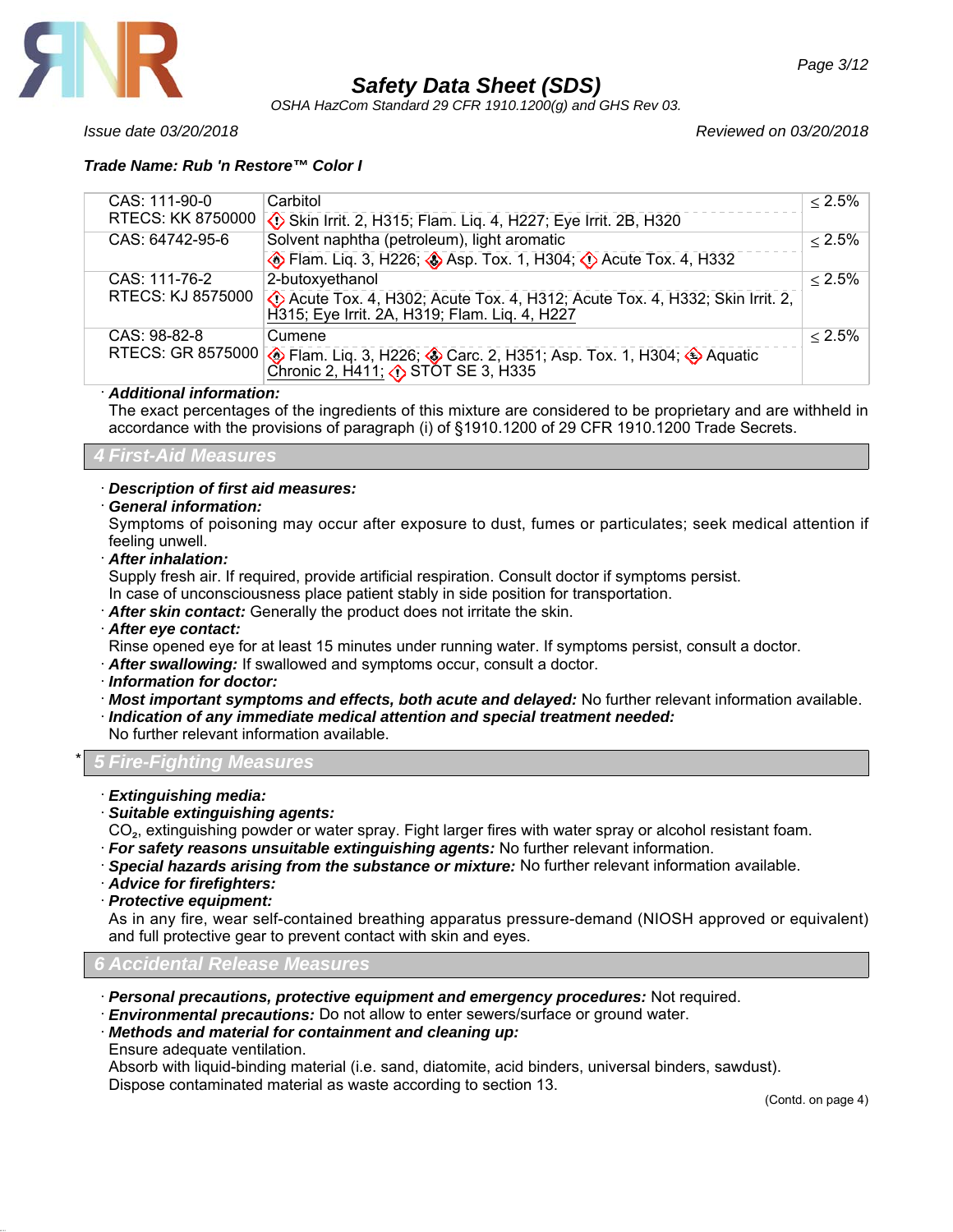

*OSHA HazCom Standard 29 CFR 1910.1200(g) and GHS Rev 03.*

### *Trade Name: Rub 'n Restore™ Color I*

#### · *Reference to other sections:*

See Section 7 for information on safe handling. See Section 8 for information on personal protection equipment. See Section 13 for disposal information.

#### *7 Handling and Storage*

· *Handling*

· *Precautions for safe handling:*

Ensure good ventilation/exhaustion at the workplace.

Prevent formation of aerosols.

· *Information about protection against explosions and fires:* No special measures required.

- · *Conditions for safe storage, including any incompatibilities:*
- · *Storage*
- · *Requirements to be met by storerooms and receptacles:* No special requirements.
- · *Information about storage in one common storage facility:* Not required.
- · *Further information about storage conditions:* Keep receptacle tightly sealed.
- · *Specific end use(s):* No further relevant information available.

*Exposure Controls/Personal Protection* 

· *Additional information about design of technical systems:* No further data; see section 7.

· *Control parameters:*

#### · *Components with occupational exposure limits:*

The following constituents are the only constituents of the product which have a PEL, TLV or other recommended exposure limit.

At this time, the other constituents have no known exposure limits.

|            | 7727-43-7 barium sulphate, natural                                                                    |  |  |
|------------|-------------------------------------------------------------------------------------------------------|--|--|
| PEL.       | Long-term value: $15*5**$ mg/m <sup>3</sup><br>*total dust **respirable fraction                      |  |  |
| <b>REL</b> | Long-term value: 10* 5** mg/m <sup>3</sup><br>*total dust **respirable fraction                       |  |  |
| <b>TLV</b> | Long-term value: 5* mg/m <sup>3</sup><br>*inhalable fraction; E                                       |  |  |
|            | 25322-68-3 Polyethylene Glycol                                                                        |  |  |
|            | WEEL Long-term value: 10 mg/m <sup>3</sup><br>(H); MW>200                                             |  |  |
|            | 95-63-6 1,2,4-Trimethylbenzene                                                                        |  |  |
| <b>REL</b> | Long-term value: 125 mg/m <sup>3</sup> , 25 ppm                                                       |  |  |
| <b>TLV</b> | Long-term value: 123 mg/m <sup>3</sup> , 25 ppm                                                       |  |  |
|            | 107-98-2 1-methoxy-2-propanol                                                                         |  |  |
| <b>REL</b> | Short-term value: 540 mg/m <sup>3</sup> , 150 ppm<br>Long-term value: 360 mg/m <sup>3</sup> , 100 ppm |  |  |
| <b>TLV</b> | Short-term value: 369 mg/m <sup>3</sup> , 100 ppm<br>Long-term value: 184 mg/m <sup>3</sup> , 50 ppm  |  |  |
|            | 111-90-0 Carbitol                                                                                     |  |  |
|            | WEEL   Long-term value: 25 ppm                                                                        |  |  |
|            | (Contd. on page 5)                                                                                    |  |  |

*Issue date 03/20/2018 Reviewed on 03/20/2018*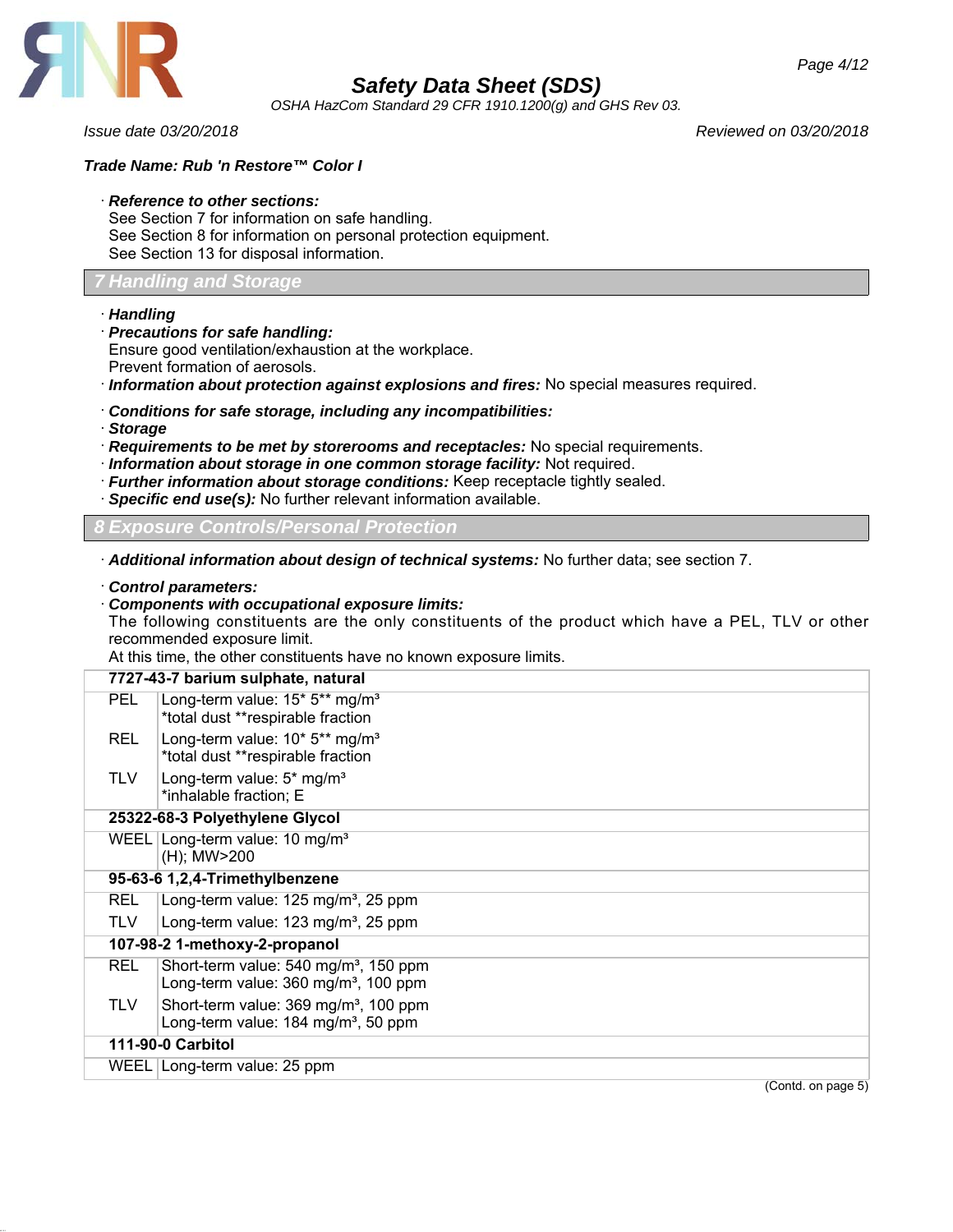

*OSHA HazCom Standard 29 CFR 1910.1200(g) and GHS Rev 03.*

*Issue date 03/20/2018 Reviewed on 03/20/2018*

*Trade Name: Rub 'n Restore™ Color I*

| 111-76-2 2-butoxyethanol                                                                              |                                                         |  |
|-------------------------------------------------------------------------------------------------------|---------------------------------------------------------|--|
| <b>PEL</b>                                                                                            | Long-term value: 240 mg/m <sup>3</sup> , 50 ppm<br>Skin |  |
| <b>REL</b>                                                                                            | Long-term value: $24 \text{ mg/m}^3$ , 5 ppm<br>Skin    |  |
| TLV.                                                                                                  | Long-term value: $97 \text{ mg/m}^3$ , 20 ppm<br>BEI    |  |
|                                                                                                       | 98-82-8 Cumene                                          |  |
| <b>PEL</b>                                                                                            | Long-term value: $245 \text{ mg/m}^3$ , 50 ppm<br>Skin  |  |
| <b>REL</b>                                                                                            | Long-term value: $245 \text{ mg/m}^3$ , 50 ppm<br>Skin  |  |
| TLV.                                                                                                  | Long-term value: 246 mg/m <sup>3</sup> , 50 ppm         |  |
|                                                                                                       | · Ingredients with biological limit values:             |  |
| 111-76-2 2-butoxyethanol                                                                              |                                                         |  |
| BEI 200 mg/g creatinine<br>urine<br>end of shift<br>Butoxyacetic acid with hydrolysis                 |                                                         |  |
| Additional information: The lists that were valid during the creation of this SDS were used as basis. |                                                         |  |
|                                                                                                       |                                                         |  |
|                                                                                                       | · Exposure controls:                                    |  |

- · *Personal protective equipment:*
- · *General protective and hygienic measures:*

The usual precautionary measures for handling chemicals should be followed.

Keep away from foodstuffs, beverages and feed.

Immediately remove all soiled and contaminated clothing and wash before reuse.

Wash hands before breaks and at the end of work.

- Avoid contact with the eyes and skin.
- · *Breathing equipment:* Not required.

· *Protection of hands:*



Protective gloves

### · *Penetration time of glove material:*

The exact break-through time has to be determined and observed by the manufacturer of the protective gloves.

· *Eye protection:*



Safety glasses recommended.

*9 Physical and Chemical Properties*

- · *Information on basic physical and chemical properties*
- · *General Information*
- · *Appearance:*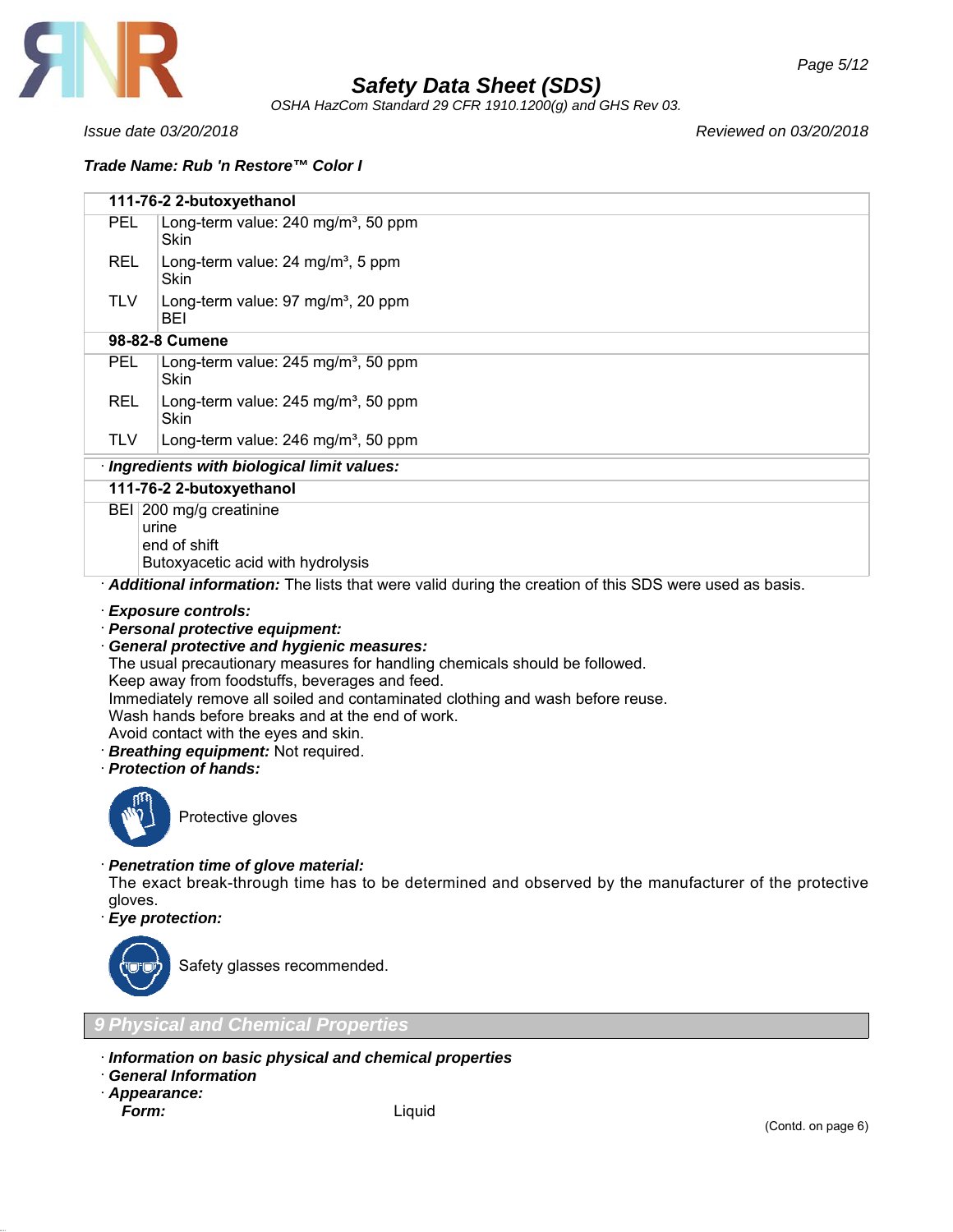

*OSHA HazCom Standard 29 CFR 1910.1200(g) and GHS Rev 03.*

### *Trade Name: Rub 'n Restore™ Color I*

*Issue date 03/20/2018 Reviewed on 03/20/2018*

| <b>Color:</b><br>· Odour:                                                                         | Various colors<br><b>Odorless</b>                     |
|---------------------------------------------------------------------------------------------------|-------------------------------------------------------|
| · Odor threshold:                                                                                 | Not determined.                                       |
| · pH-value:                                                                                       | Not applicable.                                       |
| Change in condition<br><b>Melting point/Melting range:</b><br><b>Boiling point/Boiling range:</b> | Not determined.<br>100 °C (212 °F)                    |
| · Flash point:                                                                                    | None                                                  |
| · Flammability (solid, gaseous):                                                                  | Not applicable.                                       |
| · Ignition temperature:                                                                           | Not applicable                                        |
| Decomposition temperature:                                                                        | Not determined.                                       |
| · Auto igniting:                                                                                  | Product is not self-igniting.                         |
| · Danger of explosion:                                                                            | Product does not present an explosion hazard.         |
| · Explosion limits:<br>Lower:<br><b>Upper:</b>                                                    | Not determined.<br>Not determined.                    |
| Vapor pressure @ 20 °C (68 °F):                                                                   | 23 hPa (17.3 mm Hg)                                   |
| · Density:<br><b>Relative density:</b><br>Vapor density:<br><b>Evaporation rate:</b>              | Not determined.<br>Not determined.<br>Not determined. |
| · Solubility in / Miscibility with:<br>Water:                                                     | Not miscible or difficult to mix.                     |
| · Partition coefficient (n-octanol/water): Not determined.                                        |                                                       |
| · Viscosity:<br>Dynamic:<br><b>Kinematic:</b>                                                     | Not determined.<br>Not determined.                    |
| · Solvent content:<br><b>Organic solvents:</b><br>Water:<br><b>VOC content:</b>                   | 6.1%<br>45.6%<br>6.2%                                 |
| <b>Solids content:</b><br>Other information:                                                      | 44.0 %<br>No further relevant information available.  |

### *10 Stability and Reactivity*

· *Reactivity:* No further relevant information available.

· *Chemical stability:* Stable under normal conditions.

· *Thermal decomposition / conditions to be avoided:* No decomposition if used according to specifications.

- · *Possibility of hazardous reactions:* No dangerous reactions known.
- · *Conditions to avoid:* No further relevant information available.
- · *Incompatible materials:* No further relevant information available.
- · *Hazardous decomposition products:* No dangerous decomposition products known.

(Contd. on page 7)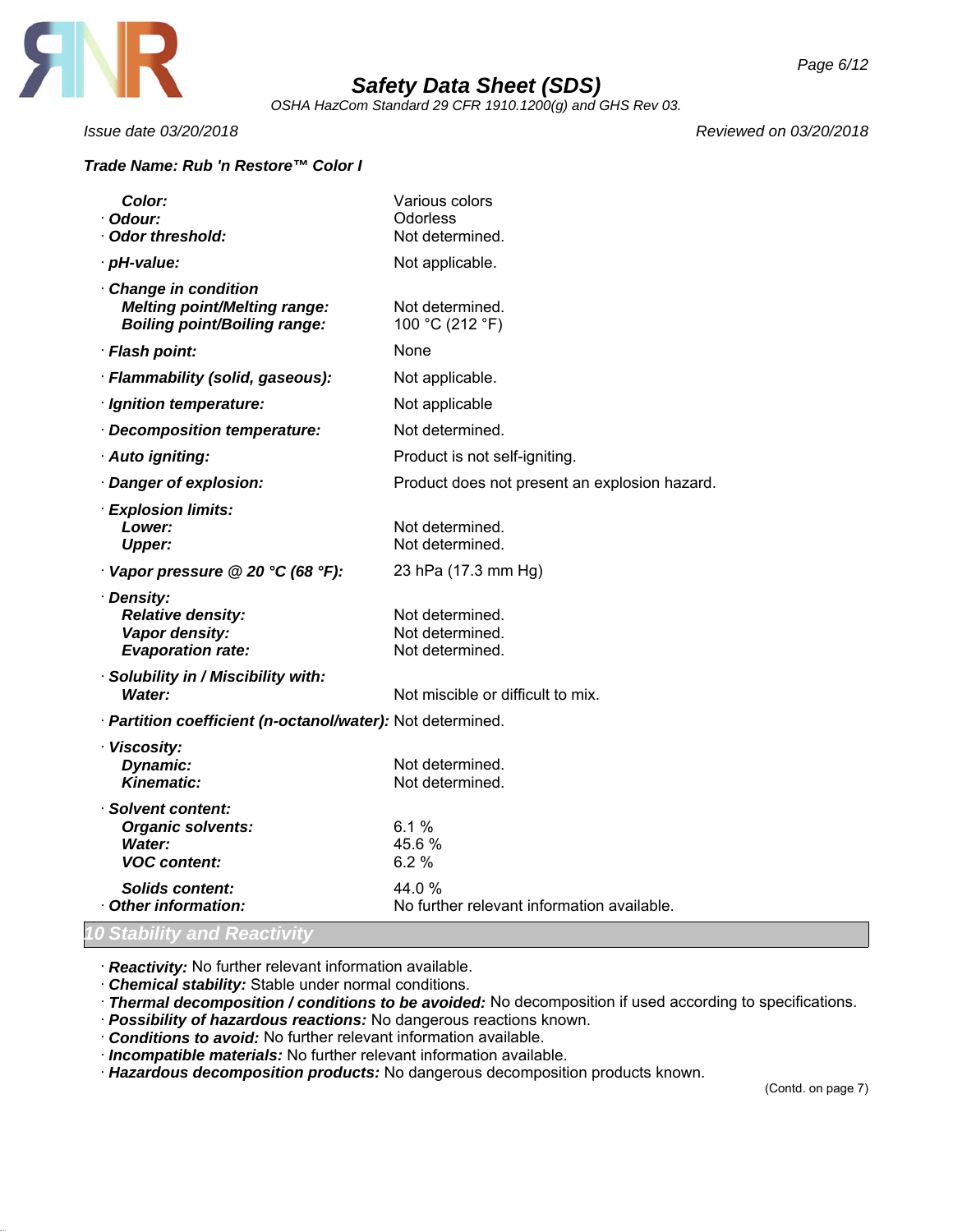

*OSHA HazCom Standard 29 CFR 1910.1200(g) and GHS Rev 03.*

٦

*Issue date 03/20/2018 Reviewed on 03/20/2018*

### *Trade Name: Rub 'n Restore™ Color I*

| '1 Toxicological Information                           |                                |                                                        |  |  |
|--------------------------------------------------------|--------------------------------|--------------------------------------------------------|--|--|
| · Information on toxicological effects:                |                                |                                                        |  |  |
| · Acute toxicity:                                      |                                |                                                        |  |  |
| · LD/LC50 values that are relevant for classification: |                                |                                                        |  |  |
|                                                        | 13463-97-7 Titanium Oxide      |                                                        |  |  |
| Dermal                                                 | LD50                           | >5,000 mg/kg (Rat)                                     |  |  |
| Inhalative   LC50/4 h                                  |                                | 6.82 mg/l (Rat)                                        |  |  |
|                                                        | 25322-68-3 Polyethylene Glycol |                                                        |  |  |
| Oral                                                   | LD50                           | >5000 mg/kg (Rat)                                      |  |  |
| Dermal                                                 | LD50                           | >5000 mg/kg (Rabbit)                                   |  |  |
|                                                        | 95-63-6 1,2,4-Trimethylbenzene |                                                        |  |  |
| Oral                                                   | LD50                           | 6000 mg/kg (Rat)                                       |  |  |
|                                                        |                                | Inhalative $ $ LC50/96 hours $ 3.359$ mg/l (Trout)     |  |  |
|                                                        | LC50/48 hrs                    | 2.21 mg/l (Daphnia)                                    |  |  |
|                                                        | 107-98-2 1-methoxy-2-propanol  |                                                        |  |  |
| Oral                                                   | LD50                           | 5660 mg/kg (Rat)                                       |  |  |
| Dermal                                                 | LD50                           | 13000 mg/kg (Rabbit)                                   |  |  |
|                                                        |                                | Inhalative LC50/96 hours 12732 mg/l (Trout)            |  |  |
|                                                        | LC50/48 hrs                    | 5744 mg/l (Daphnia)                                    |  |  |
| 111-90-0 Carbitol                                      |                                |                                                        |  |  |
| Oral                                                   | LD50                           | 5500 mg/kg (Rat)                                       |  |  |
| Dermal                                                 | LD50                           | 8500 mg/kg (Rabbit)                                    |  |  |
|                                                        |                                | 64742-95-6 Solvent naphtha (petroleum), light aromatic |  |  |
| Oral                                                   | LD50                           | >6800 mg/kg (Rat)                                      |  |  |
| Dermal                                                 | LD50                           | >3400 mg/kg (rab)                                      |  |  |
| Inhalative   LC50/4 h                                  |                                | >10.2 mg/l (Rat)                                       |  |  |
|                                                        | 111-76-2 2-butoxyethanol       |                                                        |  |  |
| Oral                                                   | LD50                           | 470 mg/kg (Rat)                                        |  |  |
| Dermal                                                 | LD50                           | 220 mg/kg (rab)                                        |  |  |
| Inhalative   LC50/4 h                                  |                                | 2174.91 mg/l (Rat)                                     |  |  |
|                                                        | 14808-60-7 Quartz (SiO2)       |                                                        |  |  |
| Oral                                                   | <b>LD50</b>                    | > 22500 mg/kg (Rat)                                    |  |  |
|                                                        |                                | Inhalative LC50/96 hours 1033 mg/l (Trout)             |  |  |
| 98-82-8 Cumene                                         |                                |                                                        |  |  |
| Oral                                                   | LD50                           | 1400 mg/kg (Rat)                                       |  |  |
| Dermal                                                 | LD50                           | 12300 mg/kg (Rabbit)                                   |  |  |
| Inhalative LC50/4 h                                    |                                | 24.7 mg/l (Mouse)                                      |  |  |
|                                                        |                                | LC50/96 hours 6.265 mg/l (Trout)                       |  |  |
|                                                        | LC50/48 hrs                    | 3.202 mg/l (Daphnia)                                   |  |  |
|                                                        |                                |                                                        |  |  |

· *Primary irritant effect:*

· *On the skin:* No irritating effect.

· *On the eye:* Irritating effect.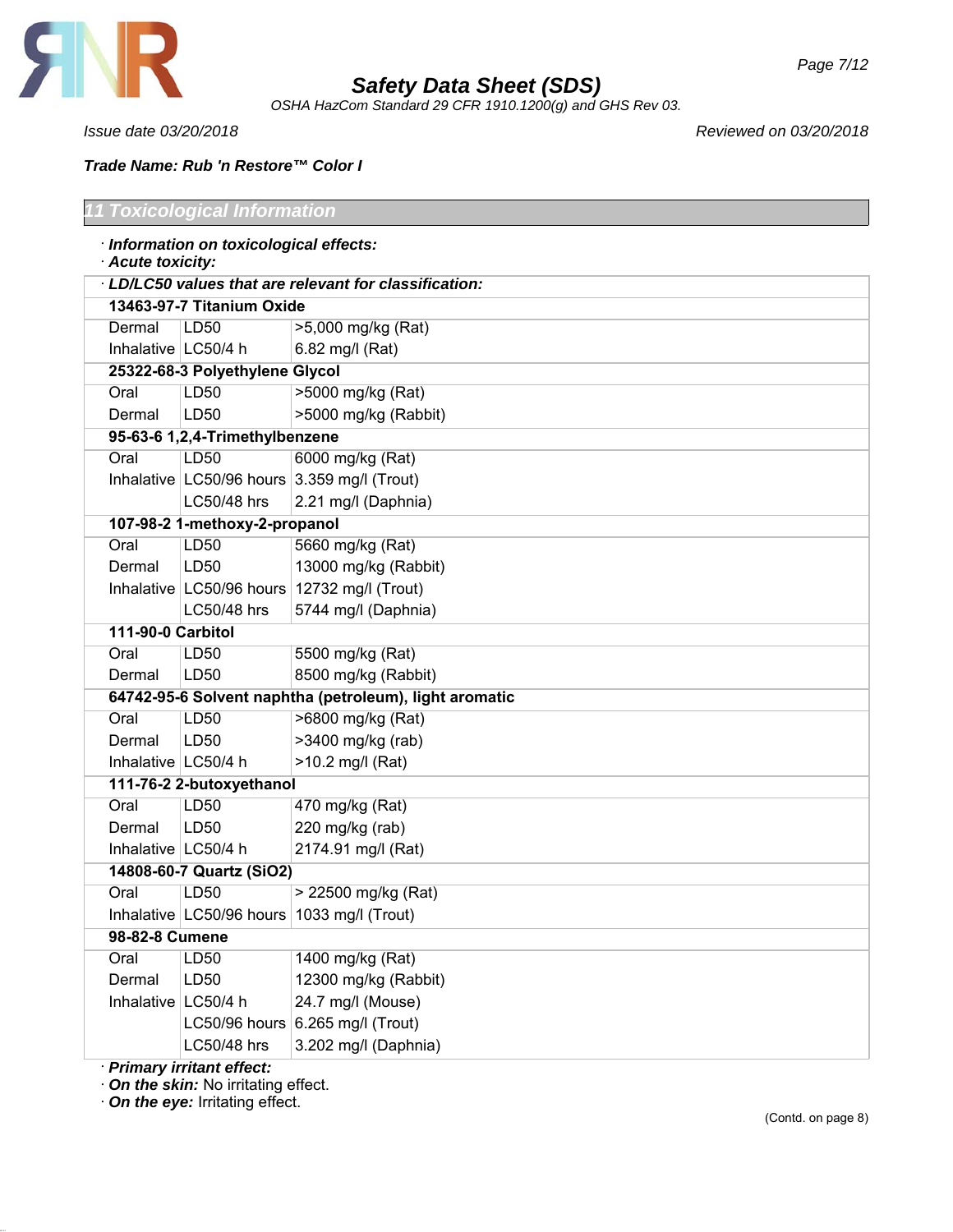

*OSHA HazCom Standard 29 CFR 1910.1200(g) and GHS Rev 03.*

*Issue date 03/20/2018 Reviewed on 03/20/2018*

*Page 8/12*

### *Trade Name: Rub 'n Restore™ Color I*

#### · *Additional toxicological information:*

The product shows the following dangers according to internally approved calculation methods for preparations:

Harmful Irritant

### · *Carcinogenic categories:*

· *IARC (International Agency for Research on Cancer):*

Group 1 - Carcinogenic to humans

Group 2A - Probably carcinogenic to humans

Group 2B - Possibly carcinogenic to humans

Group 3 - Not classifiable as to its carcinogenicity to humans

Group 4 - Probably not carcinogenic to humans

(a) Although IARC has classified titanium dioxide as possible carcinogenic to human (2B), their summary concludes: "No significant exposure to titanium dioxide is thought to occur during the use of products which titanium dioxide is bound to other materials, such as in cosmetics or in paints."

(b) OSHA does not regulate Titanium Dioxide as a carcinogen. However, under 29 CFR 1910.1200 the SDS must convey the fact that Titanium Dioxide is a potential carcinogen to rats.

| 111-76-2 $ 2$ -butoxyethanol                           | 3  |
|--------------------------------------------------------|----|
| 13463-97-7 Titanium Oxide                              | 2B |
| 98-82-8 Cumene                                         | 2B |
| · NTP (National Toxicology Program):                   |    |
| 14808-60-7 Quartz (SiO2)                               | Κ  |
| 98-82-8 Cumene                                         | R  |
| OSHA-Ca (Occupational Safety & Health Administration): |    |
| None of the ingredients are listed.                    |    |
| 12 Ecological Information                              |    |

· *Toxicity:*

| , ,,,,,,,,,                          |
|--------------------------------------|
| · Aquatic toxicity:                  |
| 95-63-6 1,2,4-Trimethylbenzene       |
| EC50 3.084 mg/l (Green algae)        |
| 107-98-2 1-methoxy-2-propanol        |
| EC50 1654 mg/l (Green algae) (96 hr) |
| 111-76-2 2-butoxyethanol             |
| $EC50$ 1815 mg/l (Water flea)        |
| 14808-60-7 Quartz (SiO2)             |
| EC50 218 mg/l (Green algae)          |
| 98-82-8 Cumene                       |
| $EC50$ 4.148 mg/l (Green algae)      |
|                                      |

· *Persistence and degradability:* No further relevant information available.

· *Behavior in environmental systems:*

· *Bioaccumulative potential:* No further relevant information available.

· *Mobility in soil:* No further relevant information available.

· *Additional ecological information:*

· *General notes:*

Do not allow product to reach ground water, water course or sewage system.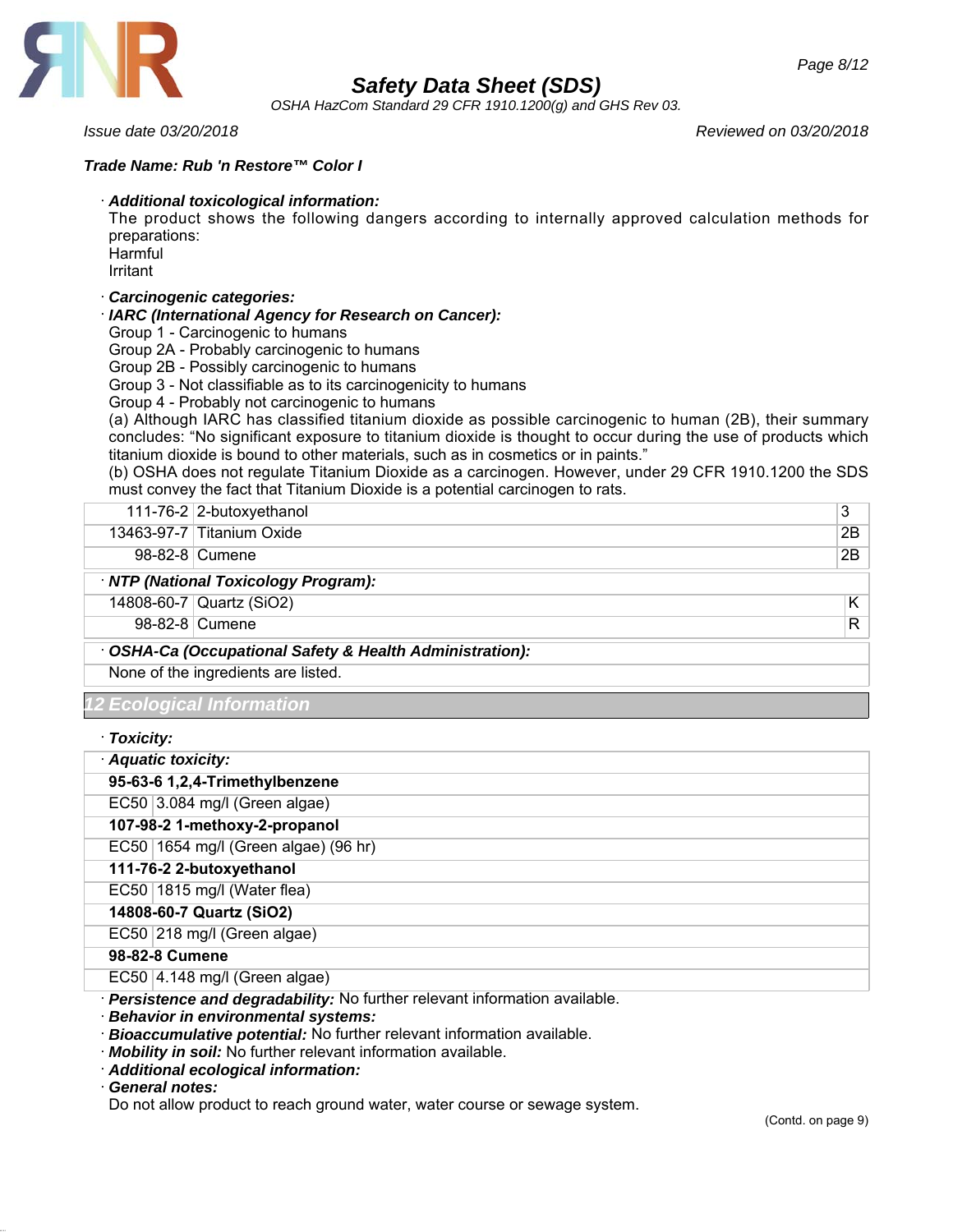

*OSHA HazCom Standard 29 CFR 1910.1200(g) and GHS Rev 03.*

*Issue date 03/20/2018 Reviewed on 03/20/2018*

#### *Trade Name: Rub 'n Restore™ Color I*

- Danger to drinking water if even small quantities leak into the ground.
- · *Results of PBT and vPvB assessment:*
- · *PBT:* Not applicable.
- · *vPvB:* Not applicable.
- · *Other adverse effects:* No further relevant information available.

#### *13 Disposal Considerations*

#### · *Waste treatment methods:*

· *Recommendation:*

Must not be disposed of together with household garbage. Do not allow product to reach sewage system. Observe all federal, state and local environmental regulations when disposing of this material.

· *Uncleaned packagings*

· *Recommendation:* Disposal must be made according to official regulations.

| <b>14 Transport Information</b>                                                     |                                                  |  |
|-------------------------------------------------------------------------------------|--------------------------------------------------|--|
| · UN-Number:<br>· DOT, ADR/ADN, ADN, IMDG, IATA<br>$\cdot$ UN proper shipping name: | Non-Regulated Material                           |  |
| · DOT, ADR/ADN, ADN, IMDG, IATA<br>· Transport hazard class(es):                    | Non-Regulated Material                           |  |
| · DOT, ADR/ADN, ADN, IMDG, IATA<br>· Class:<br>· Packing group:                     | Non-Regulated Material                           |  |
| · DOT, ADR/ADN, IMDG, IATA<br>· Environmental hazards:                              | Non-Regulated Material<br>Not applicable.        |  |
| · Special precautions for user:<br>· Transport in bulk according to Annex II of     | Not applicable.                                  |  |
| <b>MARPOL73/78 and the IBC Code:</b><br>· UN "Model Regulation":                    | Not applicable.<br><b>Non-Regulated Material</b> |  |
| <b>15 Regulatory Information</b>                                                    |                                                  |  |

· *Safety, health and environmental regulations/legislation specific for the substance or mixture:*

· *SARA (Superfund Amendments and Reauthorization):*

| · Section 355 (extremely hazardous substances):   |  |  |
|---------------------------------------------------|--|--|
| None of the ingredients are listed.               |  |  |
| · Section 313 (Specific toxic chemical listings): |  |  |
| 7727-43-7 barium sulphate, natural                |  |  |
| 95-63-6 $1,2,4$ -Trimethylbenzene                 |  |  |
| $111-90-0$ Carbitol                               |  |  |
| 111-76-2 2-butoxyethanol                          |  |  |
| 98-82-8 Cumene                                    |  |  |
| 107-21-1 Ethylene glycol                          |  |  |
| · TSCA (Toxic Substances Control Act):            |  |  |
| 7727-43-7 barium sulphate, natural                |  |  |
| 25322-68-3 Polyethylene Glycol                    |  |  |
| 95-63-6 1,2,4-Trimethylbenzene                    |  |  |
|                                                   |  |  |

(Contd. on page 10)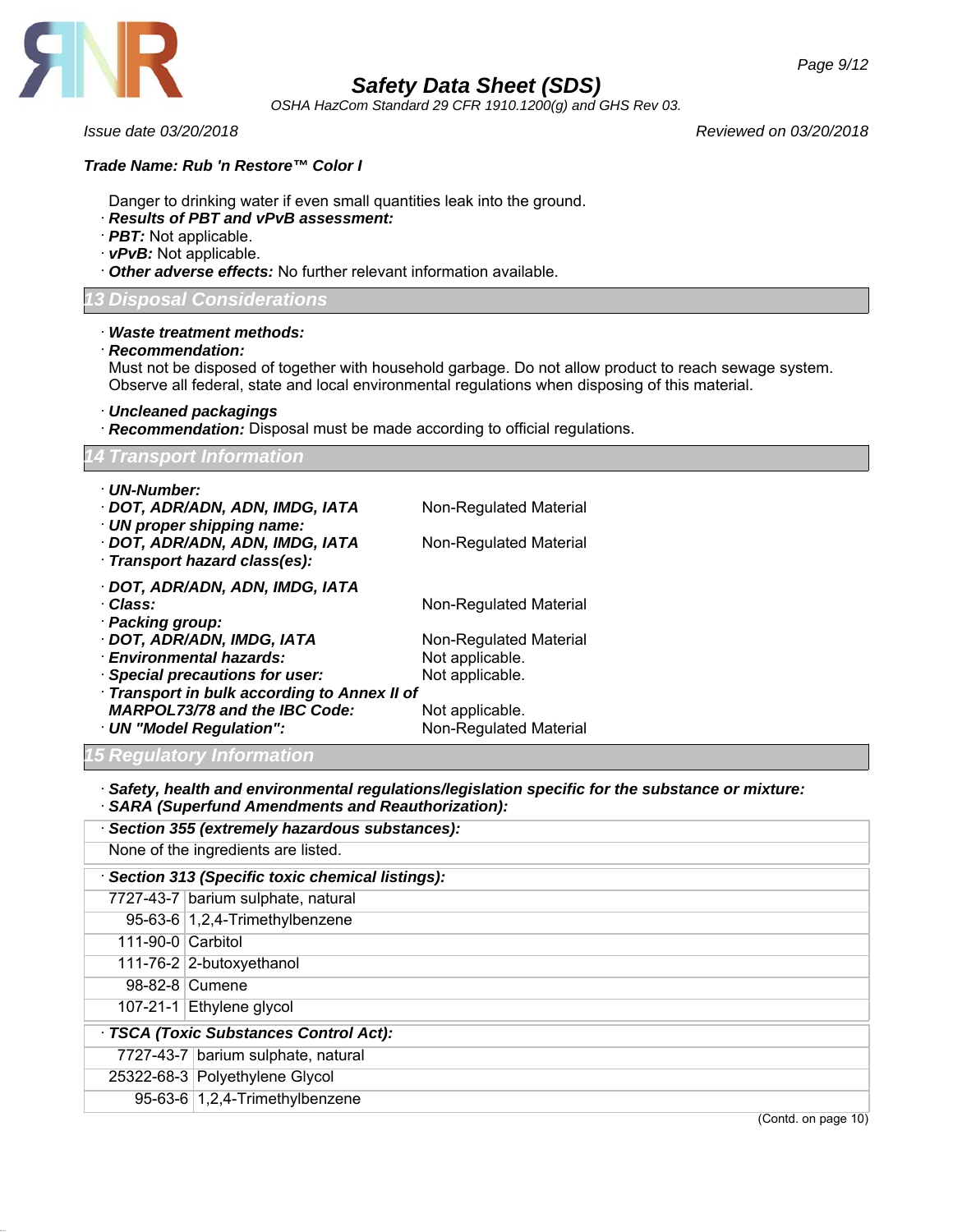

*OSHA HazCom Standard 29 CFR 1910.1200(g) and GHS Rev 03.*

*Issue date 03/20/2018 Reviewed on 03/20/2018*

*Trade Name: Rub 'n Restore™ Color I*

|                   | 107-98-2 1-methoxy-2-propanol                               |                     |
|-------------------|-------------------------------------------------------------|---------------------|
| 111-90-0 Carbitol |                                                             |                     |
|                   | 64742-95-6 Solvent naphtha (petroleum), light aromatic      |                     |
|                   | 111-76-2 2-butoxyethanol                                    |                     |
|                   | 14808-60-7 Quartz (SiO2)                                    |                     |
|                   | 98-82-8 Cumene                                              |                     |
|                   | 107-21-1 Ethylene glycol                                    |                     |
|                   | 7732-18-5 Water, distilled water, deionized water           |                     |
|                   | California Proposition 65:                                  |                     |
|                   | Chemicals known to cause cancer:                            |                     |
|                   | 14808-60-7 Quartz (SiO2)                                    |                     |
|                   | 98-82-8 Cumene                                              |                     |
|                   | Chemicals known to cause reproductive toxicity for females: |                     |
|                   | None of the ingredients are listed.                         |                     |
|                   | Chemicals known to cause reproductive toxicity for males:   |                     |
|                   | None of the ingredients are listed.                         |                     |
|                   | Chemicals known to cause developmental toxicity:            |                     |
|                   | 107-21-1 Ethylene glycol                                    |                     |
|                   | · New Jersey Right-to-Know List:                            |                     |
|                   | 7727-43-7 barium sulphate, natural                          |                     |
|                   | 25322-68-3 Polyethylene Glycol                              |                     |
|                   | 95-63-6 1,2,4-Trimethylbenzene                              |                     |
|                   | 107-98-2 1-methoxy-2-propanol                               |                     |
|                   | 111-76-2 2-butoxyethanol                                    |                     |
|                   | 14808-60-7 Quartz (SiO2)                                    |                     |
|                   | 98-82-8 Cumene                                              |                     |
|                   | 107-21-1 Ethylene glycol                                    |                     |
|                   | · New Jersey Special Hazardous Substance List:              |                     |
|                   | 107-98-2 1-methoxy-2-propanol                               | F3                  |
|                   | 111-76-2 2-butoxyethanol                                    | CA, F2              |
|                   | 14808-60-7 Quartz (SiO2)                                    | $\overline{CA}$     |
|                   | 98-82-8 Cumene                                              | F3, R1              |
|                   | · Pennsylvania Right-to-Know List:                          |                     |
|                   | 7727-43-7 barium sulphate, natural                          |                     |
|                   | 25322-68-3 Polyethylene Glycol                              |                     |
|                   | 95-63-6 1,2,4-Trimethylbenzene                              |                     |
|                   | 107-98-2 1-methoxy-2-propanol                               |                     |
|                   | 111-76-2 2-butoxyethanol                                    |                     |
|                   | 14808-60-7 Quartz (SiO2)                                    |                     |
|                   | 98-82-8 Cumene                                              |                     |
|                   | 107-21-1 Ethylene glycol                                    |                     |
|                   |                                                             | (Contd. on page 11) |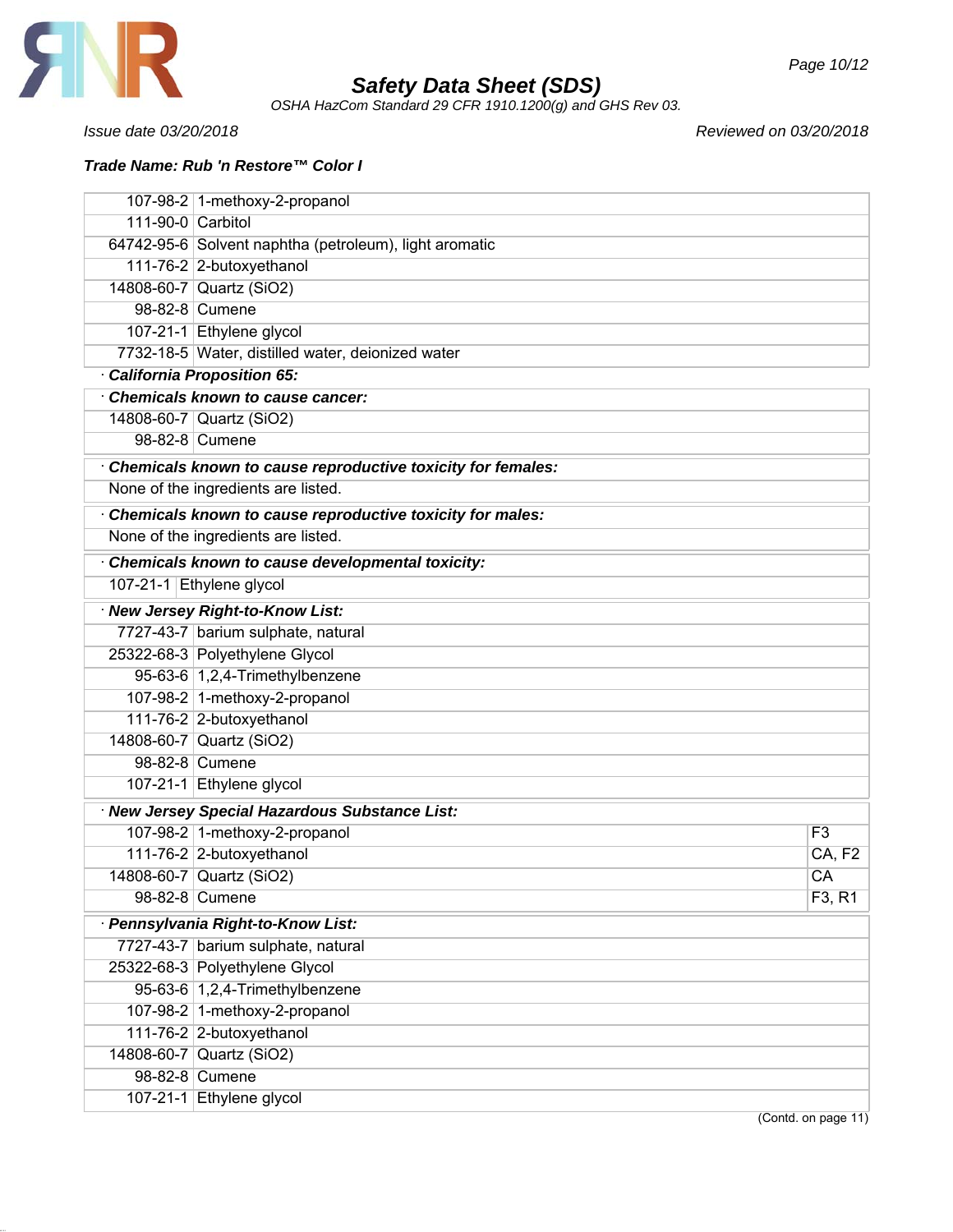

*OSHA HazCom Standard 29 CFR 1910.1200(g) and GHS Rev 03.*

*Issue date 03/20/2018 Reviewed on 03/20/2018*

### *Trade Name: Rub 'n Restore™ Color I*

| · Pennsylvania Special Hazardous Substance List: |                                   |  |
|--------------------------------------------------|-----------------------------------|--|
|                                                  | 95-63-6 $1,2,4$ -Trimethylbenzene |  |
|                                                  | 98-82-8 Cumene                    |  |
|                                                  | 107-21-1 Ethylene glycol          |  |
| $R$ analmaaranta aataarantaar                    |                                   |  |

### · *Carcinogenic categories:*

| · EPA (Environmental Protection Agency):                            |                                    |                       |  |  |
|---------------------------------------------------------------------|------------------------------------|-----------------------|--|--|
|                                                                     | 7727-43-7 barium sulphate, natural | D, CBD(inh), NL(oral) |  |  |
|                                                                     | 111-76-2 2-butoxyethanol           | <b>NL</b>             |  |  |
|                                                                     | 98-82-8 Cumene                     | D, CBD                |  |  |
| TLV (Threshold Limit Value established by ACGIH):                   |                                    |                       |  |  |
|                                                                     | 111-76-2 2-butoxyethanol           | A3                    |  |  |
|                                                                     | 14808-60-7 Quartz (SiO2)           | A2                    |  |  |
|                                                                     | 107-21-1 Ethylene glycol           | A4                    |  |  |
| · NIOSH-Ca (National Institute for Occupational Safety and Health): |                                    |                       |  |  |
|                                                                     | 14808-60-7 Quartz (SiO2)           |                       |  |  |

# · *GHS label elements*

The product is classified and labeled according to the Globally Harmonized System (GHS).

· *Hazard pictograms:*



#### · *Signal word:* Warning

#### · *Hazard-determining components of labeling:* Titanium Oxide

| 1,2,4-Trimethylbenzene              |                                                                                                       |  |  |
|-------------------------------------|-------------------------------------------------------------------------------------------------------|--|--|
| 2-butoxyethanol                     |                                                                                                       |  |  |
|                                     | Solvent naphtha (petroleum), light aromatic                                                           |  |  |
| <b>Hazard statements:</b>           |                                                                                                       |  |  |
| H332 Harmful if inhaled.            |                                                                                                       |  |  |
| H319 Causes serious eye irritation. |                                                                                                       |  |  |
| H351 Suspected of causing cancer.   |                                                                                                       |  |  |
| <b>Precautionary statements:</b>    |                                                                                                       |  |  |
| P <sub>201</sub>                    | Obtain special instructions before use.                                                               |  |  |
| P <sub>202</sub>                    | Do not handle until all safety precautions have been read and understood.                             |  |  |
| P <sub>261</sub>                    | Avoid breathing dust/fume/gas/mist/vapors/spray.                                                      |  |  |
| P <sub>264</sub>                    | Wash thoroughly after handling.                                                                       |  |  |
| P <sub>271</sub>                    | Use only outdoors or in a well-ventilated area.                                                       |  |  |
| P <sub>280</sub>                    | Wear protective gloves/protective clothing/eye protection/face protection.                            |  |  |
| P304+P340                           | IF INHALED: Remove person to fresh air and keep comfortable for breathing.                            |  |  |
|                                     | P305+P351+P338 If in eyes: Rinse cautiously with water for several minutes. Remove contact lenses, if |  |  |
|                                     | present and easy to do. Continue rinsing.                                                             |  |  |
| P308+P313                           | IF exposed or concerned: Get medical advice/attention.                                                |  |  |
| P312                                | Call a poison center/doctor if you feel unwell.                                                       |  |  |

P337+P313 If eye irritation persists: Get medical advice/attention.